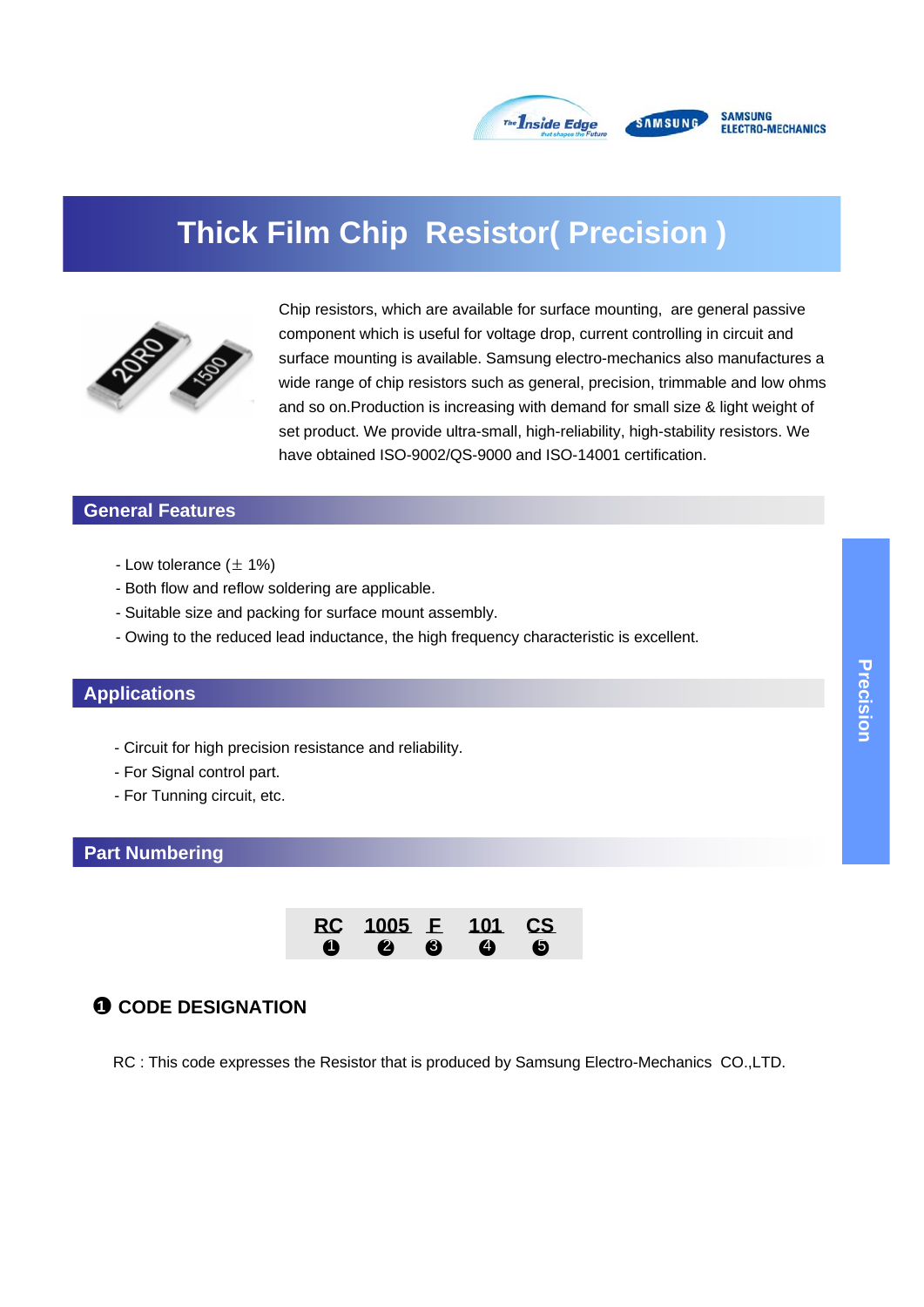

# ●**2 DIMENTION**

The dimension is expressed as 4 digits number by SI unit (mm). <Table 1> Left 2 digits are length of resistor, and the other 2 digits are width. <Fig 1>

 $<$ Fig 1 $>$ 



<Table 1>

[ Unit : ㎜ ]

| <b>Dimension</b><br>(inch) | 0603<br>(0201)  | 1005<br>(0402) | 1608<br>(0603)  | 2012<br>(0805)  | 3216<br>(1206)  | 3225<br>(1210)  | 5025<br>(2010)  | 6432<br>(2512)  |
|----------------------------|-----------------|----------------|-----------------|-----------------|-----------------|-----------------|-----------------|-----------------|
|                            | $0.60 \pm 0.03$ | $.00 + 0.05$   | $1.60 \pm 0.10$ | $2.00 + 0.20$   | $3.20 \pm 0.20$ | $3.20 \pm 0.20$ | $5.00 + 0.20$   | $6.30 + 0.20$   |
| W                          | $0.30 + 0.03$   | $0.50 + 0.05$  | $0.80 + 0.15$   | $1.25 + 0.15$   | $.60 + 0.15$    | $2.55 \pm 0.20$ | $2.50 + 0.20$   | $3.20 + 0.20$   |
| н                          | $0.23 + 0.03$   | $0.35 + 0.05$  | $0.45 \pm 0.10$ | $0.50 \pm 0.10$ | $0.55 \pm 0.10$ | $0.55 \pm 0.10$ | $0.55 \pm 0.10$ | $0.55 \pm 0.10$ |
| I1                         | $0.10 + 0.05$   | $0.20 + 0.10$  | $0.30 + 0.20$   | $0.40 + 0.20$   | $0.45 + 0.20$   | $0.45 \pm 0.20$ | $0.60 + 0.20$   | $0.60 + 0.20$   |
| $\mathsf{I}_2$             | $0.15 + 0.05$   | $0.25 + 0.10$  | $0.35 + 0.10$   | $0.35 + 0.20$   | $0.40 + 0.20$   | $0.40 + 0.20$   | $0.60 + 0.20$   | $0.60 \pm 0.20$ |

# ●**3 RESISTANCE TOLERANCE**

The Resistance Tolerance is expressed as a letter base on EIAJ standard. <Table 2>

<Table 2>

| item                    |            |
|-------------------------|------------|
| Tolerance (%)           |            |
| <b>Producing Series</b> | E-24, E-96 |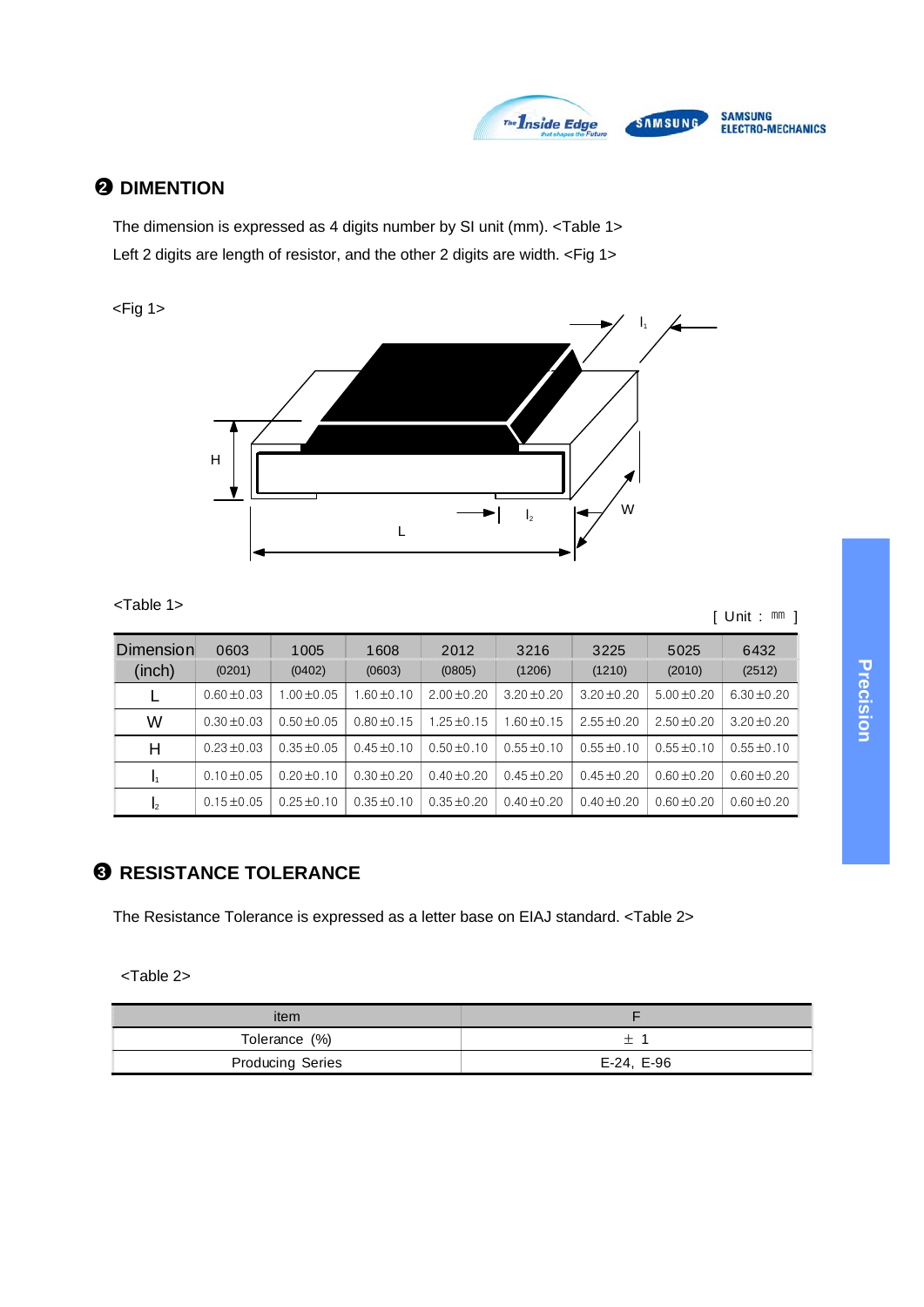

# ●**4 NOMINAL RESISTANCE VALUE**

The Nominal Resistance Value is expressed as 3 or 4 digits base o EIAJ standard.<Table 3>

<Table 3>

| item         | 3 digits mark                                                        | 4 digits mark                                                          |  |
|--------------|----------------------------------------------------------------------|------------------------------------------------------------------------|--|
|              | First 2 digits : Resistance value                                    | First 3 digits : Resistance value                                      |  |
| Only number  | Last 1 digit: Exponential number of 10.                              | Last 1 digit: Exponential number of 10.                                |  |
| Number &     | Read alphabet "R" as decimal point.                                  | Read alphabet "R" as decimal point.                                    |  |
| alphabet "R" |                                                                      |                                                                        |  |
|              | 1) 101 : 10 $\times$ 10 <sup>1</sup> = 10 $\times$ 10 = 100 $\Omega$ | 1) 1001 : 100 $\times$ 10 <sup>1</sup> = 100 $\times$ 10 = 1 $k\Omega$ |  |
| Example      | 2) $7R5 : 7 . 5 = 7.5 \Omega$                                        |                                                                        |  |
|              | 3) R75 : $0.75 \Omega$                                               | 2) $9R09 : 9.09 = 9.09 \Omega$                                         |  |

If resistance value in E-96 is same resistance value in E-24, we mark 3 digits on the resistor.

※ 0603, 1005, 1608 (4 digits mark) : No Marking on the resistor.

# ●**5 PACKAGEING CODE**

The Packaging Code is expressed by 2 letter . <Table 4>

<Table 4>

| Packaging<br>Code | Description                | Dimension              | Packaging Q'ty |
|-------------------|----------------------------|------------------------|----------------|
|                   |                            | 0603                   | 15,000 PCS     |
| c s               | 7" REEL PACKAGING          | 1005                   | 10,000 PCS     |
|                   |                            | 1608, 2012, 3216, 3225 | 5,000 PCS      |
|                   |                            | 5025, 6432             | 4,000 PCS      |
| E S               | 10" REEL PACKAGING         | 1005                   | 30,000 PCS     |
|                   |                            | 1608, 2012, 3216, 3225 | 10,000 PCS     |
|                   |                            | 1005                   | 40,000 PCS     |
| A S               | 13" REEL PACKAGING         | 1608, 2012, 3216, 3225 | 20,000 PCS     |
|                   |                            | 5025, 6432             | 15,000 PCS     |
|                   |                            | 1608                   | 25,000 PCS     |
| G S               | <b>BULK CASE PACKAGING</b> | 2012                   | 10,000 PCS     |
|                   |                            | 3216                   | 5,000 PCS      |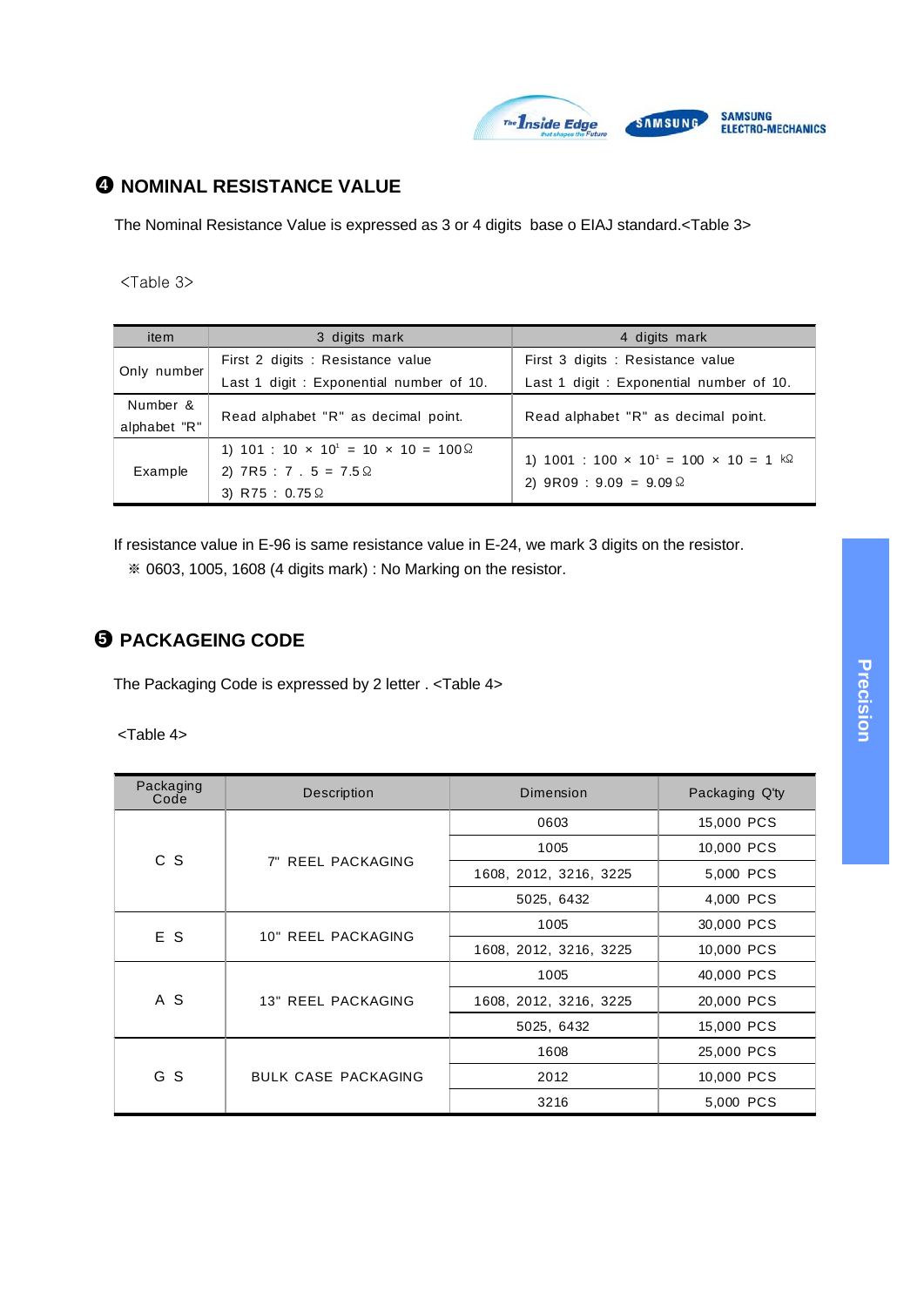

# SAMSUNG<br>Electro-mechanics

# ● **RESISTANCE RANGE**

The Resistance Range that we produce depends on the Dimension and the Resistance Tolerance of the resistor. <Table 16>

 $T$ oble 16

| $\le$ I able 16 $\ge$  |                     |                |                |                        |                |                |                |                | unit : $\Omega$ |
|------------------------|---------------------|----------------|----------------|------------------------|----------------|----------------|----------------|----------------|-----------------|
| Dim.<br>Yinch)<br>Tol. | <b>TCR</b><br>(ppm) | 0603<br>(0201) | 1005<br>(0402) | 1608<br>(0603)         | 2012<br>(0805) | 3216<br>(1206) | 3225<br>(1210) | 5025<br>(2010) | 6432<br>(2512)  |
|                        | ±100                | -              | $10 - 1M$      | $10\nightharpoonup 1M$ | $10-1M$        | $10-1M$        | $10 - 1M$      | $10 \sim 1M$   | $10-1M$         |
|                        | $\pm 250$           | $10-1M$        |                |                        |                |                |                |                |                 |
| F                      | ±100                | $*0.07 - 1$    |                |                        |                | $0.2 - 1$      | $0.2 - 1$      | $0.1 - 1$      | $0.068 - 1$     |
|                        | ±250                |                | $0.2 - 1$      | $0.2 - 1$              | $0.1 - 1$      | $0.047 - 1$    | $0.1 - 1$      | $0.1 - 1$      | $0.039 - 1$     |

\* New : Under developing('08)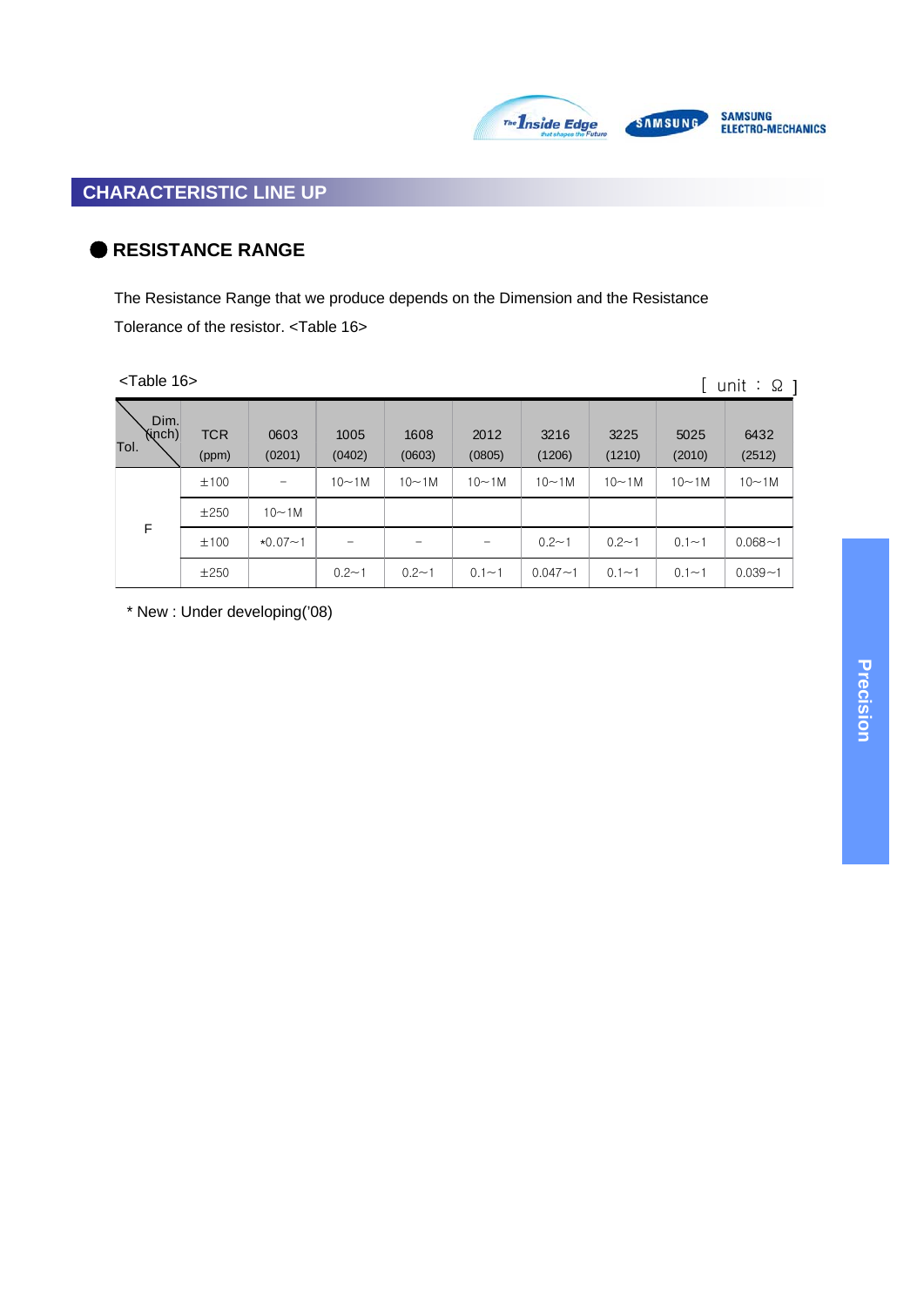

# ● **RATED POWER**

The Rated Power is classified by the dimension of the resistor. <Table 17>

#### <Table 17>

| Dimension                 | 0603                 | 1005                  | 1608                | 2012                 | 3216                | 3225                | 5025               | 6432   |
|---------------------------|----------------------|-----------------------|---------------------|----------------------|---------------------|---------------------|--------------------|--------|
| item                      | (0201)               | (0402)                | (0603)              | (0805)               | (1206)              | (1210)              | (2010)             | (2512) |
| <b>Rated Power</b>        | $1/20$ W<br>(0.05 W) | $1/16$ W<br>(0.063 W) | 1/10 W<br>(0.100 W) | $1/8$ W<br>(0.125 W) | $1/4$ W<br>(0.25 W) | $1/3$ W<br>(0.33 W) | $2/3$ W<br>(0.67W) | 1.0 W  |
| Working Volt(Max)         | 25 V                 | 50 V                  | 50 V                | 150 V                | 200 V               | 200 V               | 200 V              | 200 V  |
| STOL, IOL<br>Volt. (Max.) | 50 V                 | 100V                  | 100V                | 300 V                | 400 V               | 400 V               | 400 V              | 400 V  |

※ STOL : Short Time OverLoad

IOL : Intermittent OverLoad

※ The rated power is specified as continuous full loading power at the ambient temperature of 70±2℃. In case of the temperature exceeding 70±2℃, the power should be derated in accordance to <Fig 17>.

#### <Fig 17>



▶ Working Temperature

- 55℃ ∼ + 125 ℃ : 0603, 1005, 3225, 5025, 6432

- 55℃ ∼ + 155 ℃ : 1608, 2012, 3216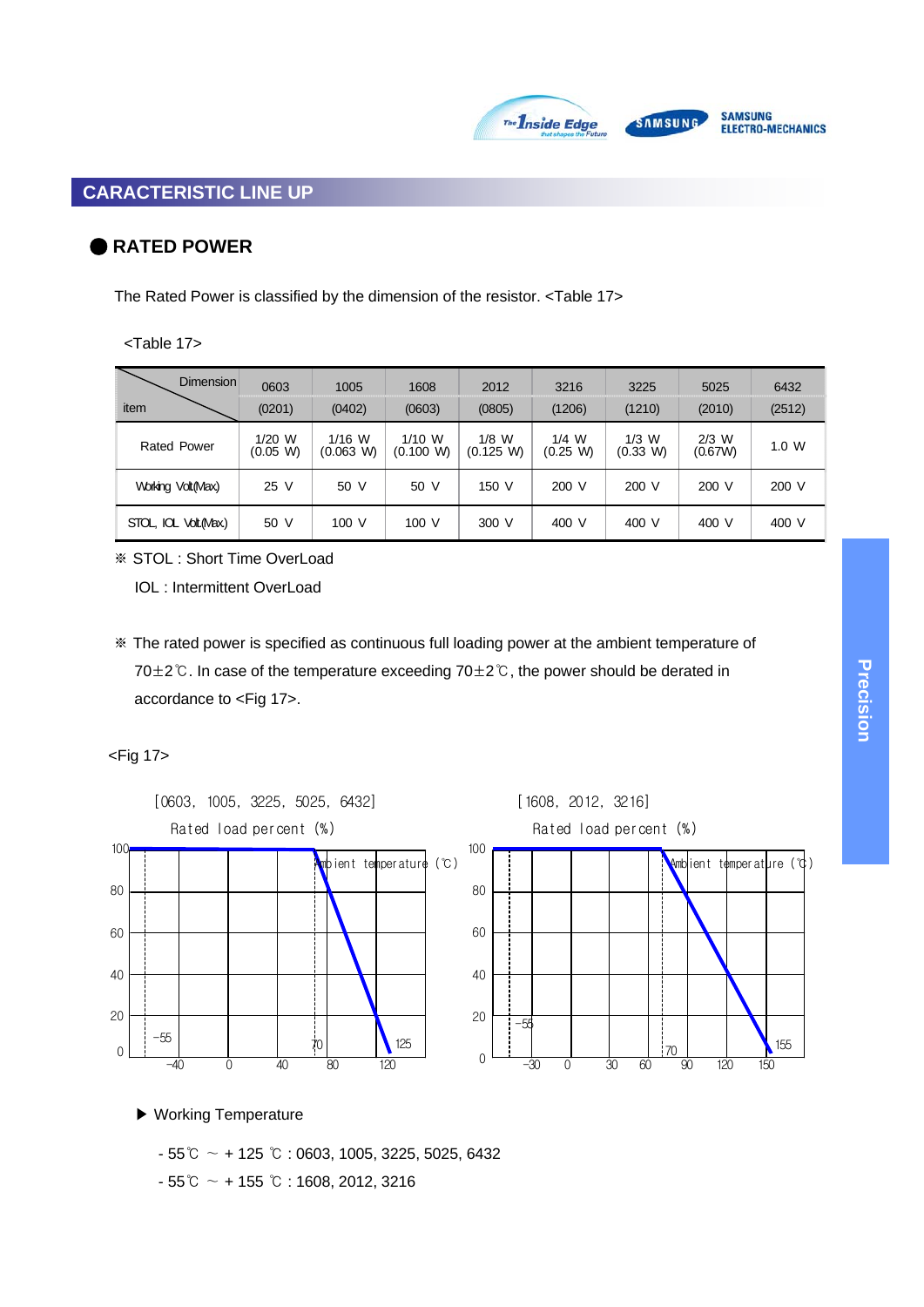

# **SAMSUNG**

# SAMSUNG<br>Electro-mechanics

# **RELIABILITY TEST CONDITION**

# ● **ELECTRICAL CHARACTERISTIC**

The electrical characteristic test should satisfy the test method, procedure, and standard.

If there is no special comment, each test is performed at standard conditions.

(temperature 20℃, humidity 65%RH, pressure 1023mbar)

|                                                | Permissible deviation                                                                                                                                                                                                   |                         |                                                                                                                                                                                                                                                                                                                                                                                                                                                                                                                                                            |  |  |
|------------------------------------------------|-------------------------------------------------------------------------------------------------------------------------------------------------------------------------------------------------------------------------|-------------------------|------------------------------------------------------------------------------------------------------------------------------------------------------------------------------------------------------------------------------------------------------------------------------------------------------------------------------------------------------------------------------------------------------------------------------------------------------------------------------------------------------------------------------------------------------------|--|--|
| item                                           | Resistor                                                                                                                                                                                                                | Jumper                  | Test method                                                                                                                                                                                                                                                                                                                                                                                                                                                                                                                                                |  |  |
| DC resistance                                  | DC resistance value<br>should be within the<br>specified resistance<br>tolerance.                                                                                                                                       | $50m\Omega$<br>Maximum  | · Standard : JIS C 5201-1 4.5<br>Test voltage : <table 8=""><br/>Applying time : within 5 seconds.<br/>Test board : <fig 12=""><br/><table 8=""><br/>Range <math>(\Omega)</math><br/>Voltage (V)<br/>R &lt; 1<br/>0.1<br/><math>1 \leq R &lt; 10</math><br/>0.1<br/><math>10 \leq R \leq 100</math><br/>0.3<br/><math>100 \leq R &lt; 1K</math><br/>1.0<br/><math>1K \leq R &lt; 10K</math><br/>3.0<br/><math>10K \leq R &lt; 100K</math><br/>10.0<br/><math>100K \leq R &lt; 1M</math><br/>25.0<br/><math>1M \leq R</math><br/>50.0</table></fig></table> |  |  |
| Temperature<br>Coefficient<br>of<br>Resistance | <table 9=""><br/>Range(<math>\Omega</math>)<br/>ppm/°C<br/><math>+500</math><br/><math>0.1 \le R &lt; 1</math><br/><math>-300</math><br/>±100<br/><math>10 \leq R &lt; 1M</math><br/><math>0603: \pm 250</math></table> |                         | Standard: JIS C 5201-1 4.8<br>Temp.: 20°C $\rightarrow$ -55°C $\rightarrow$ 20°C $\rightarrow$ 125°C $\rightarrow$<br>$20^{\circ}$ C<br>Test board : <fig 12=""><br/>Calculation :<br/>TCR(ppm/°C) = <math>\frac{R - R_0}{R_0} \times \frac{1}{T - T_0} \times 10^6</math><br/><math>T_0</math> : 20 <math>\pm</math> 2 <math>\degree</math>C<br/><math>Ro</math>: Resistance at To <math>(\Omega)</math><br/>T : Test temperature (<math>-55, 125^{\circ}</math>C)<br/>R : Resistance at T <math>(\Omega)</math></fig>                                    |  |  |
| Short time<br>overload<br>(STOL)               | 1. No mechanical<br>damage<br>2. $\triangle$ R should be<br>within $\pm$ (1%+0.1 $\Omega$ )                                                                                                                             | 50m $\Omega$<br>Maximum | Standard: JIS C 5201-1 4.13<br>Test voltage : 2.5 times of rated voltage Max.<br>surge current at the Jumper.<br>$\cdot$ Applying time : 5 seconds<br>· Test board : <fig 12=""></fig>                                                                                                                                                                                                                                                                                                                                                                     |  |  |
| Intermittent<br>overload<br>(IOL)              | 1. No mechanical<br>damage<br>2. $\triangle$ R should be<br>within $\pm$ (3%+0.1 $\Omega$ )                                                                                                                             | $50m\Omega$<br>Maximum  | Standard: JIS C 5201-1 4.13<br>Test voltage : 2.5 times of rated voltage Max.<br>surge current at the Jumper.<br>Test method : 1 sec ON, 25 sec OFF<br>$10,000^{400}$ cycles<br>Test board : <fig 12=""></fig>                                                                                                                                                                                                                                                                                                                                             |  |  |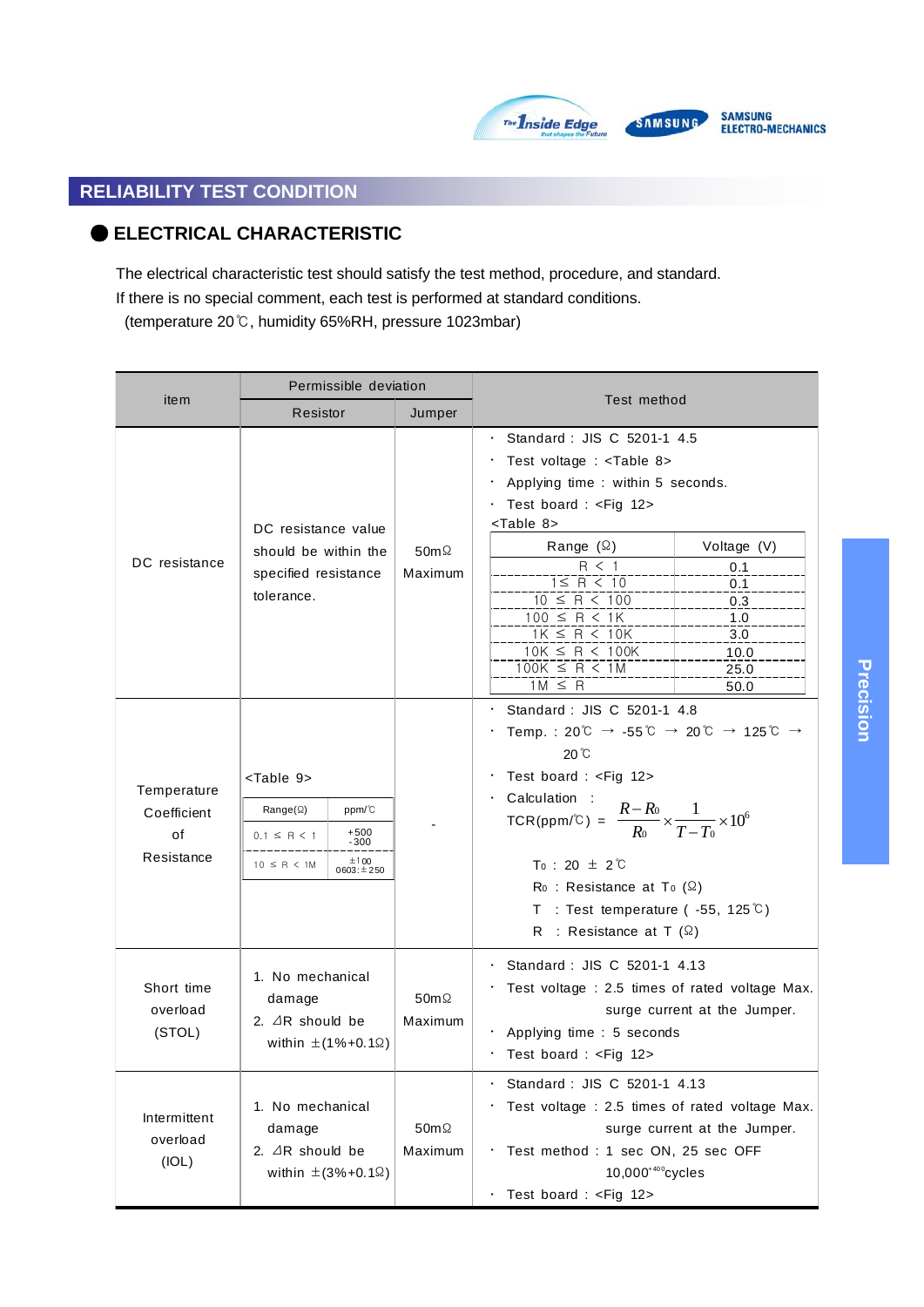

|                          | Permissible deviation                                                                                                                                                                                                                                                                                                                                                                                              |                 |                                                                                                                                                                                        |
|--------------------------|--------------------------------------------------------------------------------------------------------------------------------------------------------------------------------------------------------------------------------------------------------------------------------------------------------------------------------------------------------------------------------------------------------------------|-----------------|----------------------------------------------------------------------------------------------------------------------------------------------------------------------------------------|
| item                     | Resistor                                                                                                                                                                                                                                                                                                                                                                                                           | Jumper          | Test method                                                                                                                                                                            |
| Withstanding<br>voltage  | No mechanical<br>$\bullet$<br>damage, short circuit,<br>or disconnection.                                                                                                                                                                                                                                                                                                                                          | Same as<br>left | Standard: JIS C 5201-1 4.7<br>Test voltage: 1005,1608 AC 100V,<br>others AC 500V<br>Applying time : $60 + 10/-0$ seconds<br>$\bullet$<br>Test board : $\leq$ Fig 14>                   |
| Insulation<br>resistance | $\cdot$ Should have more<br>than $1,000M\Omega$                                                                                                                                                                                                                                                                                                                                                                    | Same as<br>left | $\cdot$ Standard : JIS C 5201-4.7<br>Test voltage: 1005,1608 DC 100V,<br>others DC 500V<br>Applying time: 60 seconds<br>Test pressure : $1.0 \pm 0.2$ N<br>Test board : $\leq$ Fig 14> |
| <b>Noise</b>             | Noise standard<br>$\bullet$<br><table 10=""><br/>dB Max.<br/>Range <math>(\Omega)</math><br/><math>0.1 \leq R &lt; 1</math><br/><math>-10</math><br/><math>1 \le R &lt; 100</math><br/><math>-10</math><br/><math>100 \leq R \leq 1</math>K<br/><math>\mathbf{0}</math><br/><math>1K \leq R &lt; 100K</math><br/>15<br/><math>100K \leq R \leq 1M</math><br/>20<br/><math>1M \leq R &lt; 10M</math><br/>30</table> |                 | Measure equipment : QUAN-TECH NOISE<br>٠<br><b>METER</b><br>(MODEL 315C)                                                                                                               |

# ● **MECHANICAL CHARACTERISTIC**

The mechanical characteristic test should satisfy the test method, procedure, and standard. If there is no special comment, each test is performed at standard conditions. (temperature 20℃, humidity 65%RH, pressure 1023mbar)

|                     | Permissible deviation                                                                                                    |                 | Test method                                                                                                                                                                                                                                                                  |  |
|---------------------|--------------------------------------------------------------------------------------------------------------------------|-----------------|------------------------------------------------------------------------------------------------------------------------------------------------------------------------------------------------------------------------------------------------------------------------------|--|
| item                | Resistor<br>Jumper                                                                                                       |                 |                                                                                                                                                                                                                                                                              |  |
| Solderability       | New solder<br>$\bullet$<br>coated more than<br>95% of termination                                                        | Same as<br>left | Standard: JIS C 5201-1 4.17<br>$\cdot$ Test temperature : 245 $\pm$ 5 $\degree$<br>$\cdot$ Test time : 3 $\pm$ 0.5 sec (dipping both side)                                                                                                                                   |  |
| Bending<br>strength | 1. No mechanical<br>damage<br>2. $\triangle$ R should be<br>within $\pm (0.5\% + 0.05\%)$<br>$0603: \pm (1.0\% + 0.1\%)$ | Same as<br>left | $\cdot$ Standard : JIS C 5201-1 4.33<br>· Test board : <fig 13=""><br/>· Test speed: 100mm/min<br/>· Test procedure : press until 3mm,<br/>then keep 5 seconds <math>\leq</math> Fig 15&gt;<br/><math>&lt;</math>Fig 15<math>&gt;</math><br/><math>-20</math><br/>R205</fig> |  |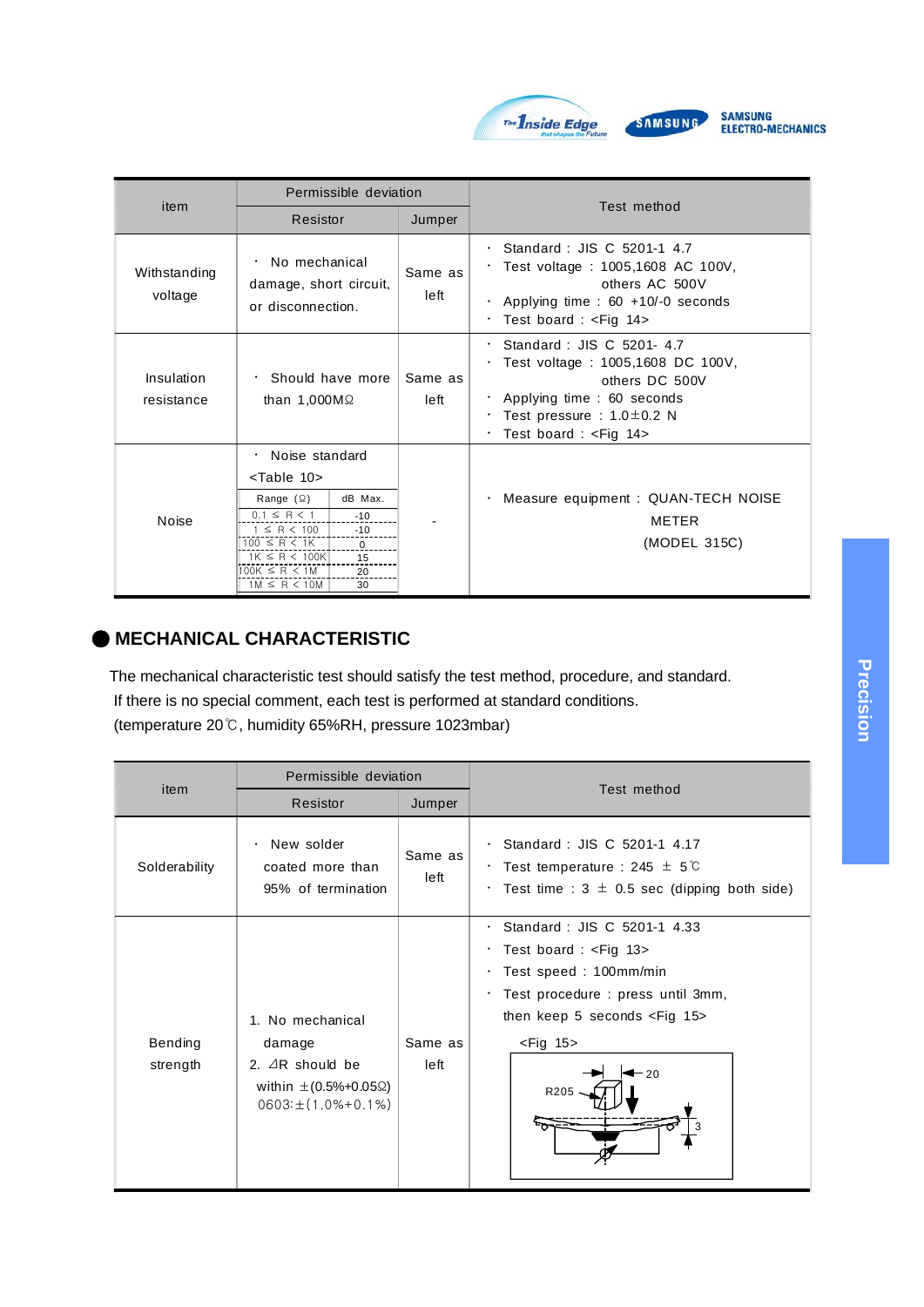

| item                           | Permissible deviation                                                                                                       |                                    |                                                                                                                                                                                        |
|--------------------------------|-----------------------------------------------------------------------------------------------------------------------------|------------------------------------|----------------------------------------------------------------------------------------------------------------------------------------------------------------------------------------|
|                                | Resistor                                                                                                                    | Jumper                             | Test method                                                                                                                                                                            |
| Termination<br>strength        | No mechanical<br>$\bullet$<br>damage, or sign of<br>disconnection                                                           | Same as<br>left                    | $\cdot$ Standard : JIS C 5201-1 4.16<br>$\cdot$ Test time : applying pressure for 5 seconds<br>. Test tension : $1005,1608 - 3N$ (300g · f)<br>Others $(500g \cdot f)$                 |
| Withstanding<br>soldering heat | 1. No mechanical<br>damage<br>2. $\triangle$ R should be<br>within $\pm$ (1%+0.05 $\Omega$ )<br>$0603: \pm (1.0\% + 0.1\%)$ | 50 $m\Omega$<br>Maximum            | $\cdot$ Standard : JIS C 5201-1 4.18<br>$\cdot$ Temperature : 260 $\pm$ 5°C<br>$\cdot$ Test time : 10 $\pm$ 1 second (both side dipping)<br>· Test procedure : measures after 24 hours |
| Vibration                      | 1. No mechanical<br>damage<br>2. $\triangle$ R should be<br>within $\pm$ (1%+0.05 $\Omega$ )<br>$0603: \pm (1.0\% + 0.1\%)$ | $50 \,\mathrm{m}\Omega$<br>Maximum | · Standard: JIS C 5201-1 4.22<br>$\cdot$ Test amplitude : 1.5mm<br>· Test procedure : frequency 10Hz - 55Hz -<br>10Hz each 2 hours in x, y, z direction.                               |

# ● **ENVIRONMENTAL CHARACTERISTIC**

The Environmental characteristic test should satisfy the test method, procedure, and standard.

If there is no special comment, Each test performs in standard state.

(temperature 20℃, humidity 65%RH, pressure 1023mbar)

|                             | Permissible deviation                                                                                                                                                                                                                                                                                                                                                                                       |                         | Test method                                                                                                                                                                                                                                                                                                                                                                                                                                |  |  |
|-----------------------------|-------------------------------------------------------------------------------------------------------------------------------------------------------------------------------------------------------------------------------------------------------------------------------------------------------------------------------------------------------------------------------------------------------------|-------------------------|--------------------------------------------------------------------------------------------------------------------------------------------------------------------------------------------------------------------------------------------------------------------------------------------------------------------------------------------------------------------------------------------------------------------------------------------|--|--|
| item                        | Resistor                                                                                                                                                                                                                                                                                                                                                                                                    | Jumper                  |                                                                                                                                                                                                                                                                                                                                                                                                                                            |  |  |
| Temperature<br>cycle        | 1. No mechanical<br>damage<br>2. $\triangle$ R should be<br>within $\pm$ (1%+0.1 $\Omega$ )                                                                                                                                                                                                                                                                                                                 | 50 $m\Omega$<br>Maximum | $\cdot$ Standard : JIS C 5201-1 4.19<br>· Test procedure : <table 11=""><br/>Measure: after 5 cycles of procedure<br/>٠<br/>· Test board : <fig 12=""><br/><table 11=""><br/><math>\overline{2}</math><br/>3<br/>1<br/>item<br/>4<br/>temp(<math>\mathcal{C}</math>)<br/><math>-55 \pm 2</math><br/><math>5 - 35</math><br/><math>125 \pm 2</math><br/><math>5 - 35</math><br/>time(min)<br/>30<br/>30<br/>15<br/>15</table></fig></table> |  |  |
| Moisture<br>resistance life | 1. No mechanical<br>damage<br>2. $\triangle$ R should be<br>within $\le$ Table 12><br><table 12=""><br/><math>\triangle</math>R MAX<br/><math>Range(\Omega)</math><br/><math>0.1 \leq R &lt; 1</math><br/><math>\pm 5\%</math> (L-Type)<br/><math>1 \leq R &lt; 10</math><br/>±5%<br/><math>10 \leq R &lt; 1</math>M <math>\pm (3\% + 0.1\Omega)</math><br/><math>1M \leq R &lt; 10M</math><br/>±5%</table> | 50 $m\Omega$<br>Maximum | $\cdot$ Standard : JIS C 5201-1 4.14<br>$\cdot$ Test condition : temp 40 $\pm$ 3°C, humid 90 $\sim$<br>95%RH<br>$\cdot$ Test voltage : rated voltage<br>· Test time : repeat 90min ON, 30min OFF<br>during $1000^{48}$ hours<br>$\cdot$ Test board : $\lt$ Fig 12>                                                                                                                                                                         |  |  |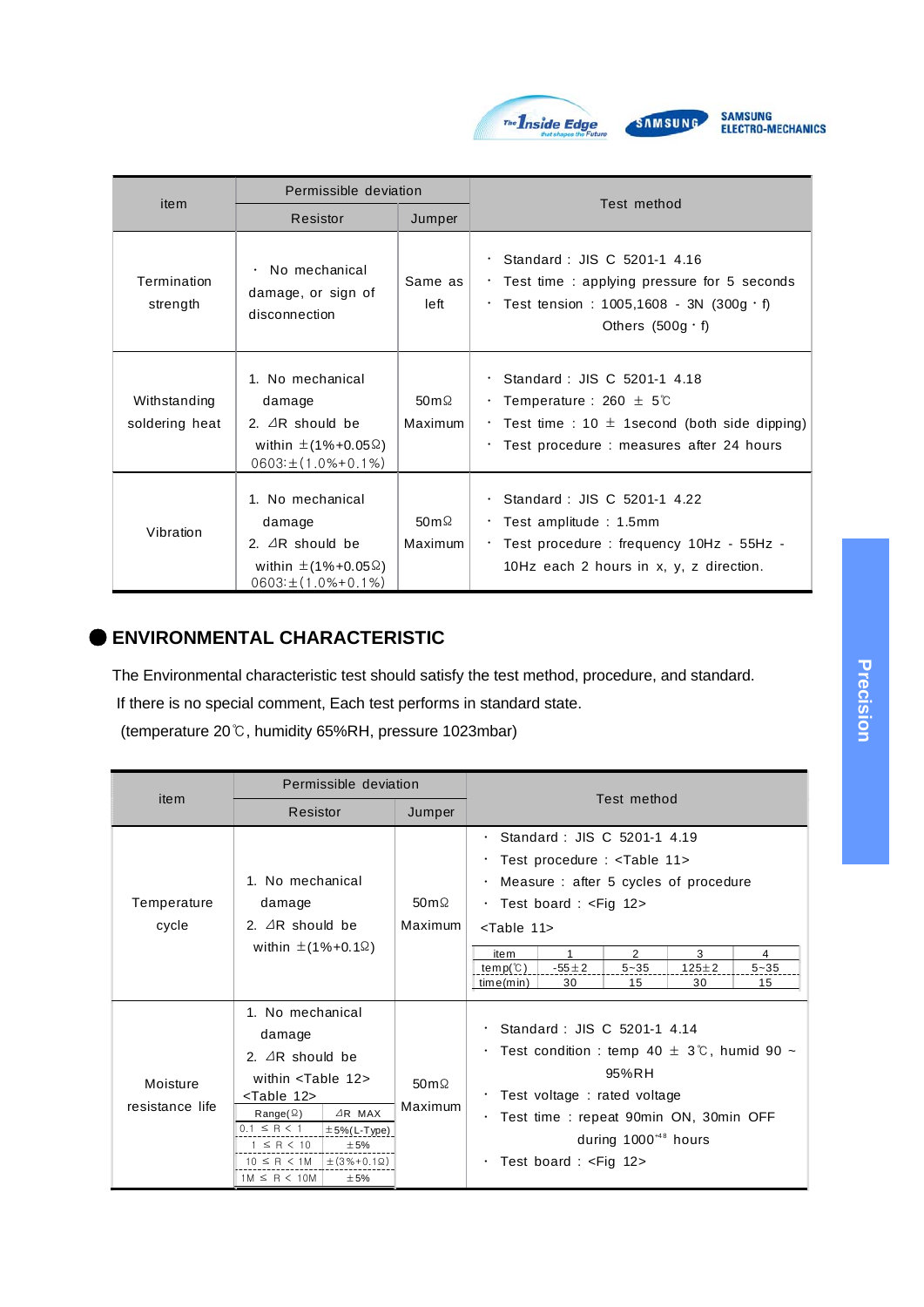

|                                 | Permissible deviation                                                                                                                                                                                                                                                                                                                                                                              |                                     | Test method                                                                                                                                                                                                                       |
|---------------------------------|----------------------------------------------------------------------------------------------------------------------------------------------------------------------------------------------------------------------------------------------------------------------------------------------------------------------------------------------------------------------------------------------------|-------------------------------------|-----------------------------------------------------------------------------------------------------------------------------------------------------------------------------------------------------------------------------------|
| item                            | Resistor                                                                                                                                                                                                                                                                                                                                                                                           | Jumper                              |                                                                                                                                                                                                                                   |
| Low<br>temperature<br>exposure  | 1. No mechanical<br>damage<br>2. $\triangle$ R should be<br>within $\pm$ (3%+0.1 $\Omega$ )                                                                                                                                                                                                                                                                                                        | $50 \,\mathrm{m} \Omega$<br>Maximum | $\cdot$ Standard : JIS C 5201-1 4.23<br>Test temperature : -55 $\pm$ 2°C<br>Test time: $1000^{48}$ hours (without load)<br>٠<br>Measure: after 1 hour<br>$\bullet$<br>Test board: $\leq$ Fig 12><br>٠                             |
| High<br>temperature<br>exposure | 1. No mechanical<br>damage<br>2. $\triangle$ R should be<br>within $\pm$ (3%+0.1 $\Omega$ )                                                                                                                                                                                                                                                                                                        | 50 $m\Omega$<br>Maximum             | Standard: JIS C 5201-1 4.23<br>Test temperature : 1608,2012,3216 155 $\pm$ 2°C,<br>Others $125 \pm 2\degree$<br>Test time: $1000^{48}$ hours (without load)<br>Measure: after 1 hour<br>Test board : <fig 12=""></fig>            |
| Load life                       | 1. No mechanical<br>damage<br>2. $\triangle$ R should be<br>within <table 13=""><br/><table 13=""><br/><math>AR</math> MAX<br/><math>Range(\Omega)</math><br/><math>0.1 \leq R &lt; 1</math><br/><math>±5%</math>(L-Type)<br/><math>1 \leq R &lt; 10</math><br/>±5%<br/><math>10 \leq R &lt; 1</math>M<br/><math>\pm</math> (3% +0.1Ω)<br/><math>1M \leq R &lt; 10M</math><br/>±5%</table></table> | 50 $m\Omega$<br>Maximum             | $\cdot$ Standard : JIS C 5201-1 4.25<br>Test temperature : 70 $\pm$ 2°C<br>$\cdot$ Test voltage : rated voltage<br>· Test time: repeat 90min ON, 30min OFF<br>during $1000^{48}$ hours<br>$\cdot$ Test board : <fig 12="">.</fig> |

# **TEST BOARD AND SPECIFICATION**

#### ▶ Soldering

- ▷ The resistor should be fixed on PCB(printed circuit board) for testing.
	- Soldering specification : JIS C 5201-1 4.18
		- \* Soldering method : Flow type(Dipping type), Reflow type
		- \* Solder : Sn -3.0Ag -0.5Cu
		- \* FLUX : ROSIN 25WT% (JIS K 5902), IPA 75WT% (JIS K 5901)

#### - Flow soldering condition

- \* FLUX dipping time : 5∼10 sec
- \* Pre-treatment : None
- \* Soldering temp : 260℃±5℃
- \* Soldering time  $: 10 \pm 1$  sec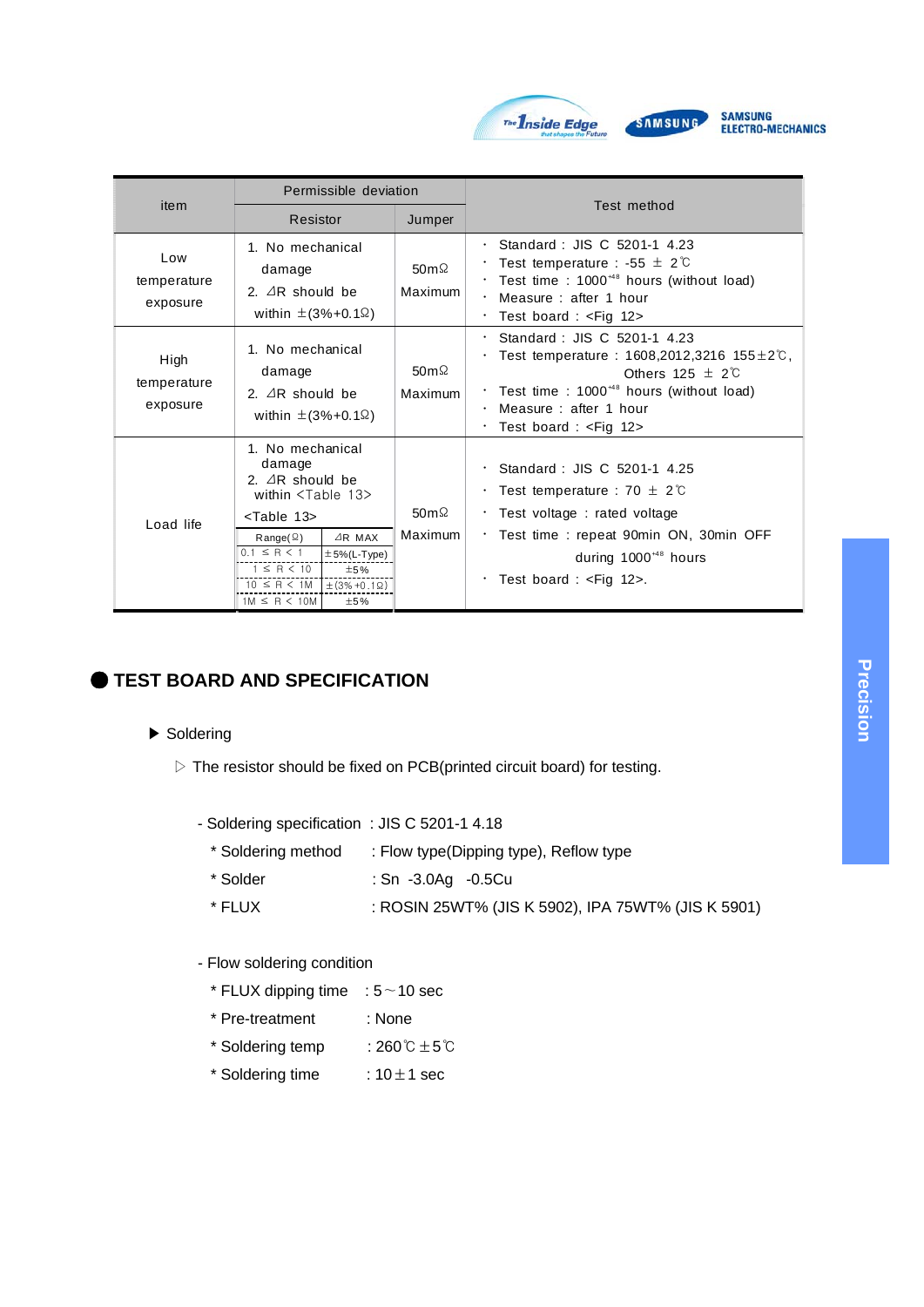

#### ▶ Test board

#### ▷ Test board

<Table 14>

| item      |       | Dimension<br>(mm) |     |      |     |  |
|-----------|-------|-------------------|-----|------|-----|--|
| Dimension | Power | a                 | b   | C    |     |  |
| 0603      | 1/20W | 0.3               | 1.1 | 0.45 | 5.2 |  |
| 1005      | 1/16W | 0.6               | 1.9 | 0.7  | 4.9 |  |
| 1608      | 1/10W | 1.0               | 3.0 | 1.2  | 4.5 |  |
| 2012      | 1/8W  | 1.2               | 4.0 | 1.65 | 4.3 |  |
| 3216      | 1/4W  | 2.2               | 5.0 | 2.0  | 3.3 |  |
| 3225      | 1/3W  | 2.2               | 5.0 | 2.9  | 3.3 |  |
| 5025      | 2/3W  | 3.6               | 7.0 | 3.0  | 3.0 |  |
| 6432      | 1W    | 5.2               | 8.0 | 3.5  | 2.5 |  |



<Table 14>, <Fig 11> are dimensions of test board.

- \* Board material : epoxy JIS C 6484
- \* pattern material : pure copper 99.5% or above JIS C 6484
	- ▷ Bending Test Board

| $Table 15>$ |       |     |                |      |     | $<$ Fig 13><br>$d=4$ .      |
|-------------|-------|-----|----------------|------|-----|-----------------------------|
| item        |       |     | Dimension (mm) |      |     | C                           |
| Dimension   | Power | a   | b              | C.   |     |                             |
| 0603        | 1/20W | 0.3 | 1.1            | 0.45 | 5.2 |                             |
| 1005        | 1/16W | 0.6 | 1.9            | 0.7  | 4.9 | $^\mathrm{+}$<br>IV<br>'c l |
| 1608        | 1/10W | 1.0 | 3.0            | 1.2  | 4.5 |                             |
| 2012        | 1/8W  | 1.2 | 4.0            | 1.65 | 4.3 |                             |
| 3216        | 1/4W  | 2.2 | 5.0            | 2.0  | 3.3 | 100                         |
| 3225        | 1/3W  | 2.2 | 5.0            | 2.9  | 3.3 | : COPPER PATTERN            |
| 5025        | 2/3W  | 3.6 | 7.0            | 3.0  | 3.0 |                             |
| 6432        | 1W    | 5.2 | 8.0            | 3.5  | 2.5 | SOLDER - RESISTOR           |

<Table 15>, <Fig 13> are dimensions of bending test board.

- \* Board material : epoxy JIS C 6484
- \* pattern material : pure copper 99.5% or above JIS C 6484
	- ▶ Sketch of Withstanding voltage and Insulation resistance



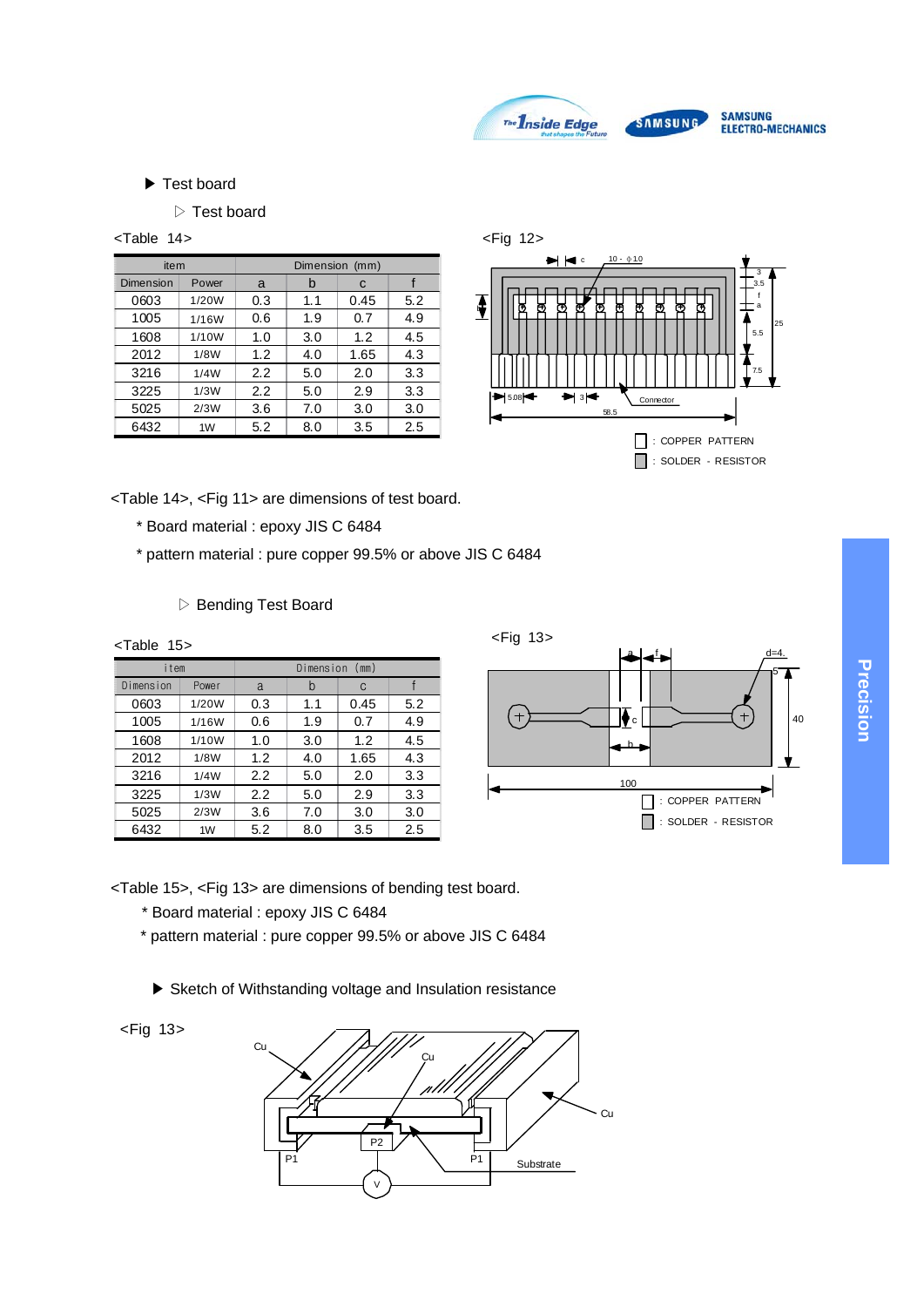

# **PACKAGING**

#### ● **PACKAGING METHOD**

Packaging protects the resistor from damage during the shipping or storage. There are two types of packaging method ; one is "Reel" type, and the other is "Bulk" type.

# **REEL TYPE PACKAGING SPECIFICATION**

The packaging specification is based on the EIAJ RC-1009.

<Fig 2> is tape dimension For 0603, 1005 type. <Table 5> is for pocket sizes, A and B.





<Fig 3>is tape dimension For 1608, 2012, 3216, 3225 type. <Table 5> is for pocket sizes, A and B.

 $<$ Fig 3 $>$ 

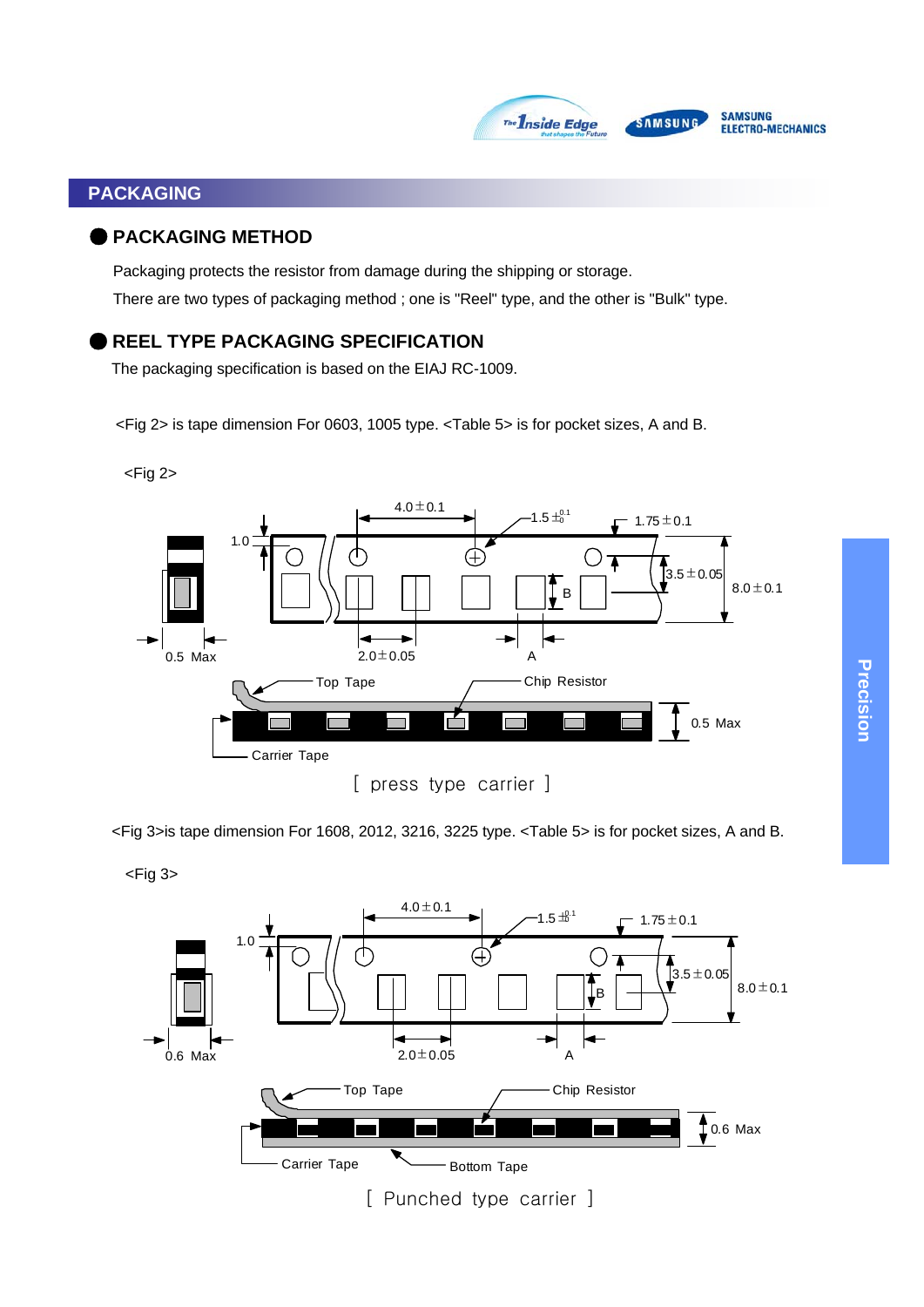

<Fig 4> is tape dimension For 1608, 2012, 3216, 3225 type. <Table 5> is for pocket sizes, A and B.

 $<$ Fig 4 $>$ 



<Fig 5> is tape dimension For 5025, 6432 type. <Table 5> is for pocket sizes, A and B.

 $<$ Fig 5 $>$ 



[ Embossed type carrier ]

| Table 5> |  |
|----------|--|
|          |  |

| Nimension | 0603          | 1005          | 1608         | 2012          | 3216          | 3225          | 5025          | 6432          |
|-----------|---------------|---------------|--------------|---------------|---------------|---------------|---------------|---------------|
| Symbol    | (0201)        | (0402)        | (0603)       | (0805)        | (1206)        | 1210)         | (2010)        | (2512)        |
| A         | $0.38 + 0.05$ | $0.70 + 0.10$ | $10+0.20$    | $.65 + 0.20$  | $2.00 + 0.20$ | $2.90 + 0.20$ | $2.80 + 0.20$ | $3.50 + 0.20$ |
| B         | $0.68 + 0.05$ | $20 + 0.10$   | $.90 + 0.20$ | $2.40 + 0.20$ | $3.60 + 0.20$ | $3.60 + 0.20$ | $5.30 + 0.20$ | $6.75 + 0.20$ |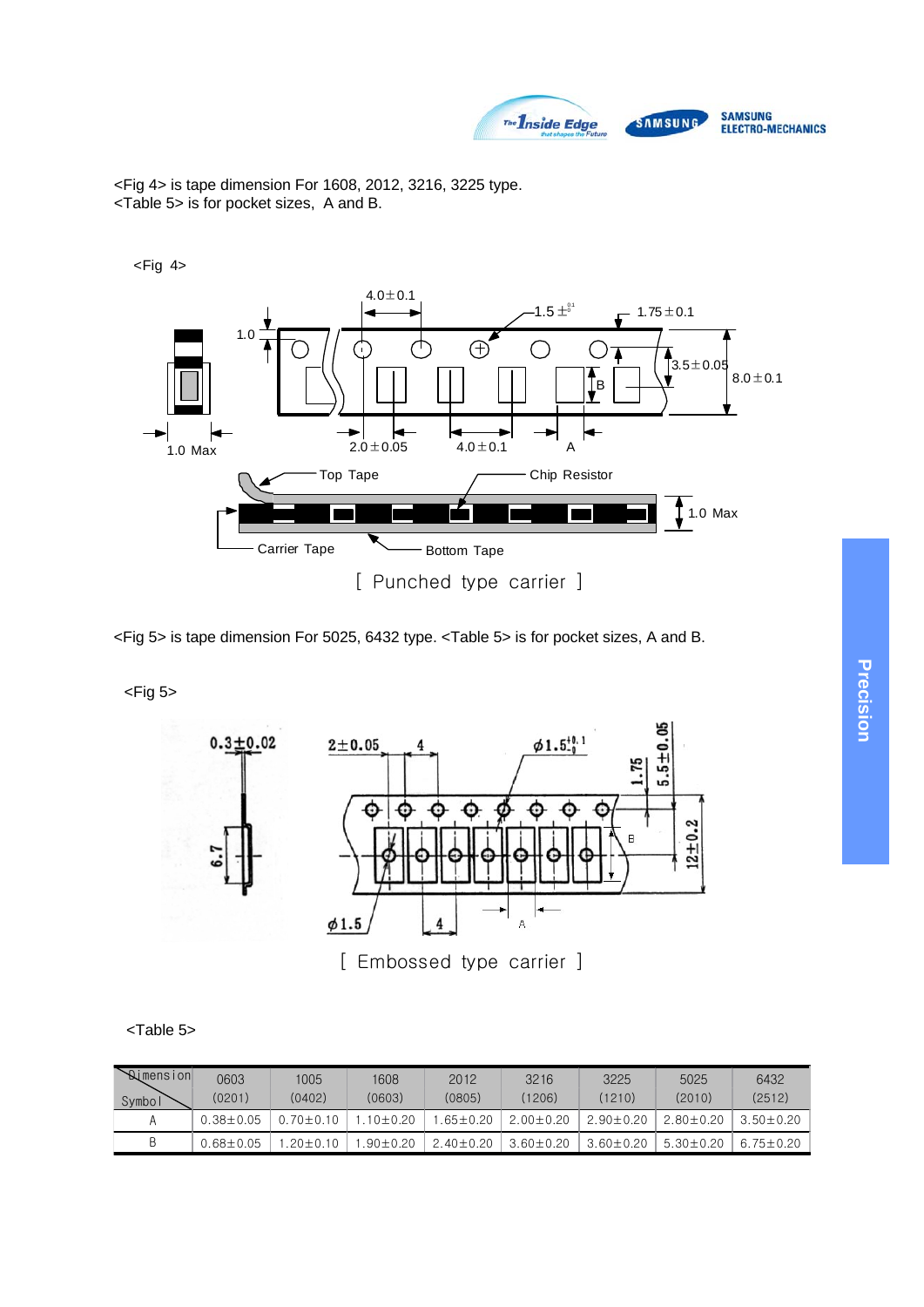

# ● **TAPING METHOD**

There are empty holes at both start part and end part of carrier tape. <Fig 5>  $<$ Fig 5 $>$ 



#### Note

- ① The resistor should move in the pocket freely.
- ② The resistor should not adhere to the top or bottom tape.
- ③ There should be no vacant pocket.
- ④ Peeling strength of the top tape should be within 5gf and 80gf. <Fig 7>

<Fig 7>

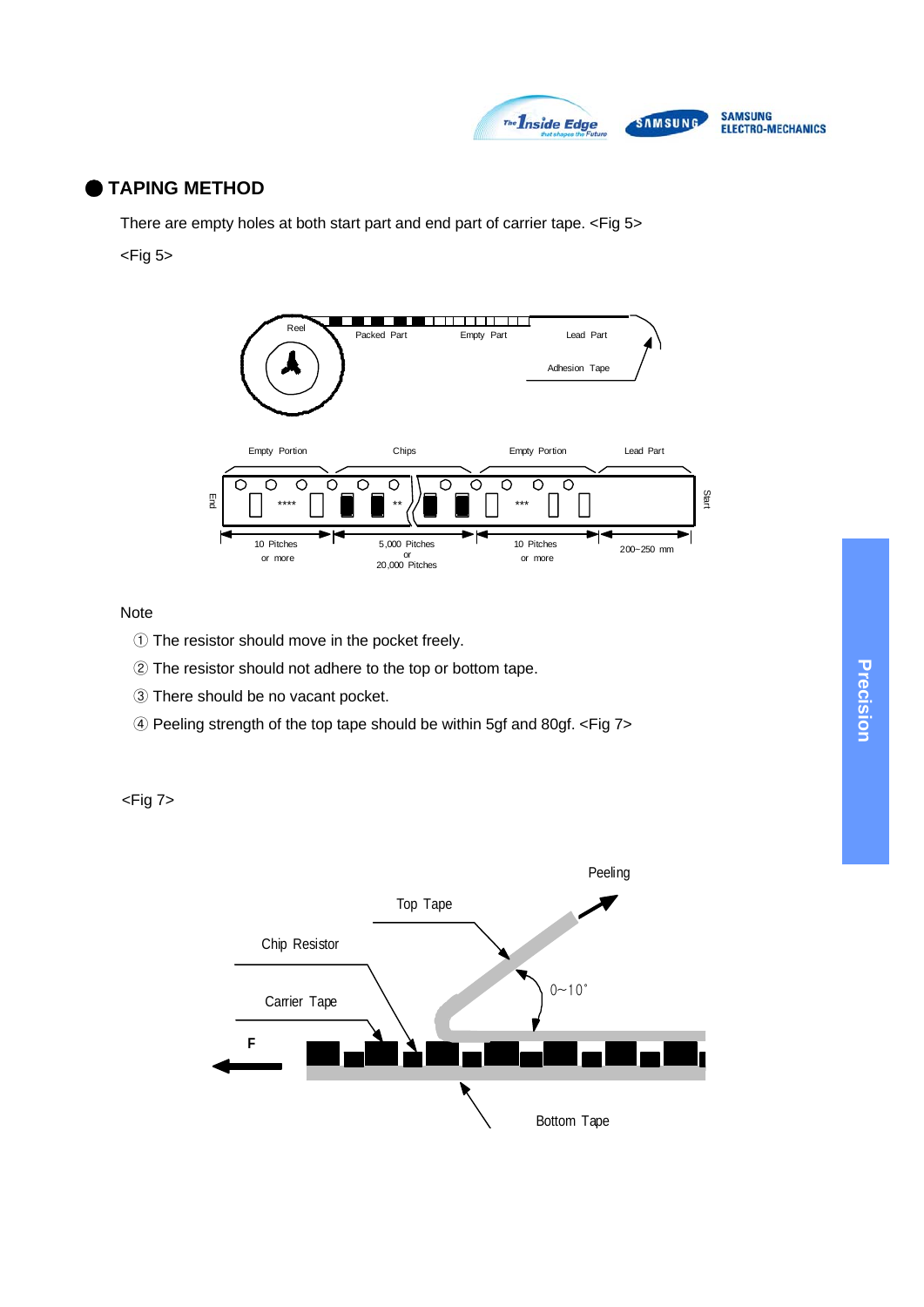

# ● **REEL DIMENSION**

The Reel dimension is classified by the diameter of Reel. <Fig 8> <Table 6>

#### <Fig 8>



| <table 6=""></table> |  |
|----------------------|--|
|----------------------|--|

 $[$  Unit : mm  $]$ 

| Packaging Code | Diameter |     |           |                     |               |
|----------------|----------|-----|-----------|---------------------|---------------|
| C S            | フ=       | 178 | $\Phi$ 60 | $9.5(13.0) \pm 0.5$ | $1.2 \pm 0.2$ |
| E S            | 10"      | 258 | $\Phi$ 80 | $9.5 \pm 0.5$       | $1.8 \pm 0.2$ |
| FS.AS          | 13"      | 330 | $\Phi$ 80 | $9.5(13.0) \pm 0.5$ | $2.2 \pm 0.2$ |

# ● **BULK TYPE PACKAGE**

Bulk cassette specification is based on the EIAJ ET-7201. <Fig 9>

The standard packaging quantity depends on the dimension. <Table 7>



| Table |  |
|-------|--|
|-------|--|

| Dimension | Inch | Standard packaging quantity | Weight $(g, avg.)$ |
|-----------|------|-----------------------------|--------------------|
| 1608      | 0603 | 25,000 PCS                  |                    |
| 2012      | 0805 | 10,000 PCS                  | 65                 |
| 3216      | 1206 | 5,000 PCS                   | -67                |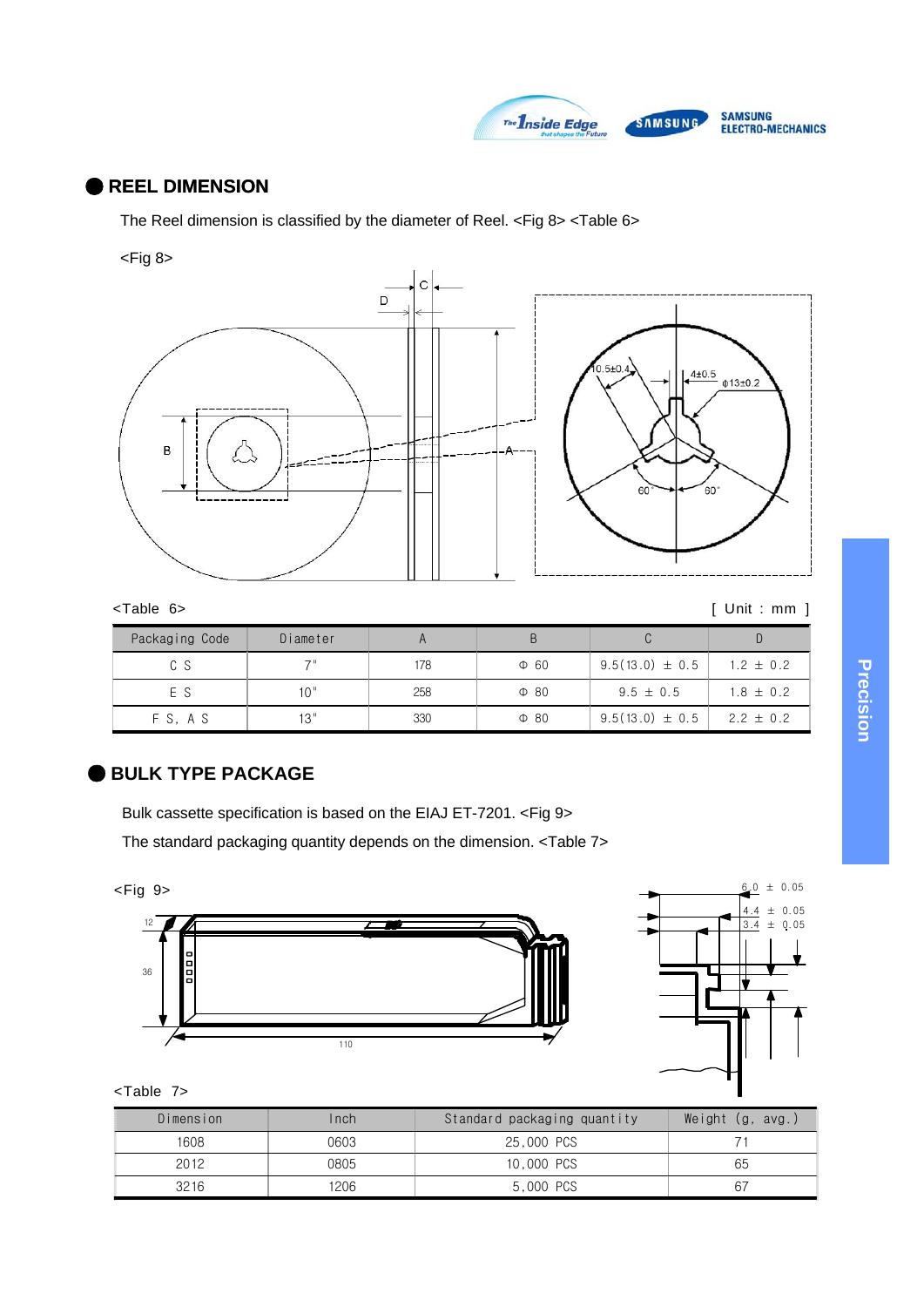

### ● **LABELING**

▶ Reel type Label

The reel type label includes the following contents as <Fig 9>.



▶ Bulk type Label

The bulk type label includes following contents as <Fig 10>.



#### ● **BOX PACKAGING METHOD**

- ① The bulk or reel type packaging is packaged twice by paper box, inner box and outer box.
- ② The packaging should protect the resistor from damage during shipping by land sea or air
- ③ The information of contents is indicated on both inner and outer box.
- ※ For other packaging methods, please contact us.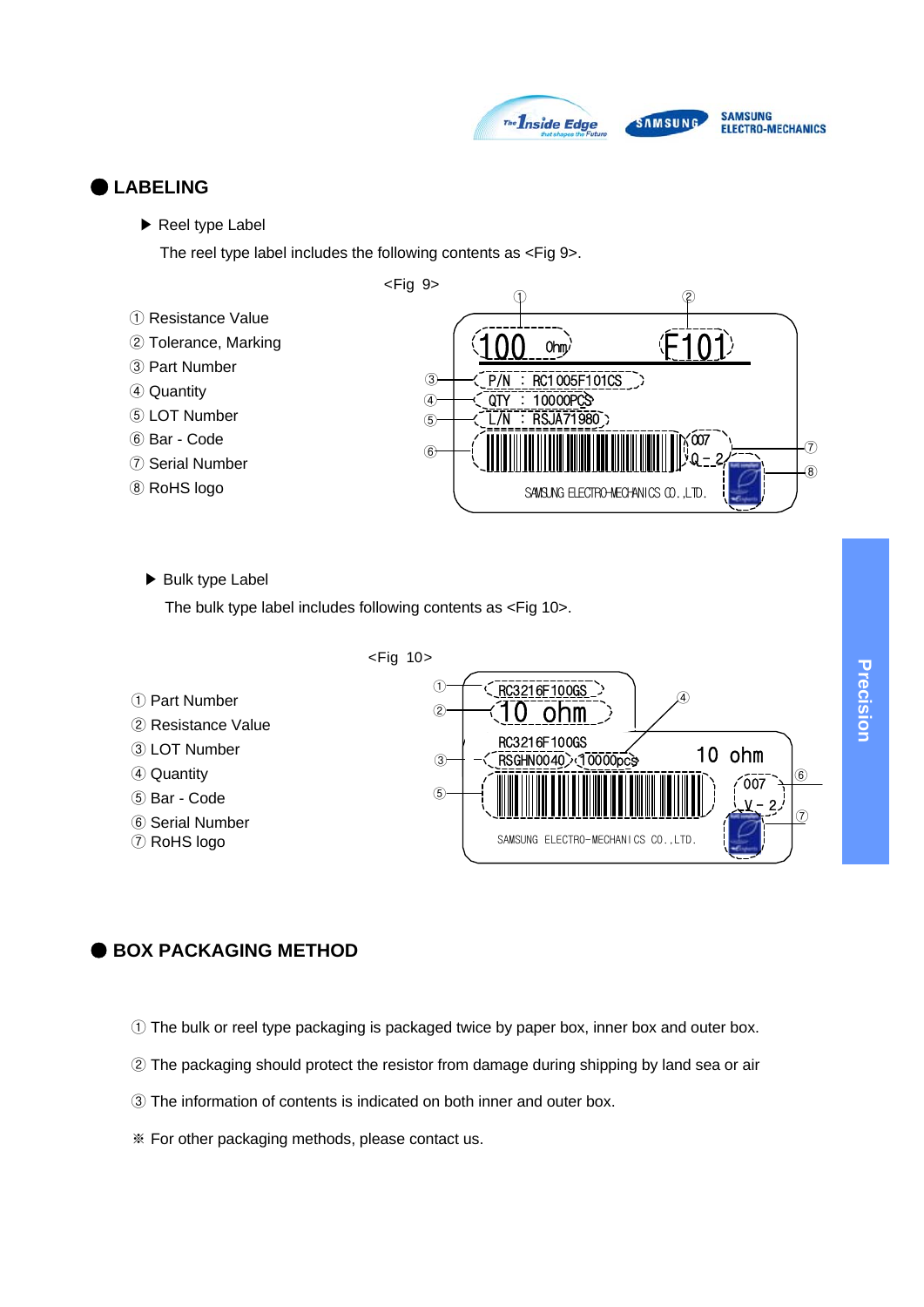

### **BOX DIMENSION FOR REEL TYPE**



Max 900,000 pcs ( 60 EA ×7" )



( Unit : mm )

 $\textcircled{1}$ Max 160,000 pcs (4 EA  $\times$  13")



① Max 75,000 pcs ( 5 EA  $\times$  7" ) 2 Max 300,000 pcs ( 20 EA  $\times$  7" )



( Unit : mm ) ( Unit : mm )

 $OMax 800,000 pcs (20 EA × 13")$ 



( Unit : mm )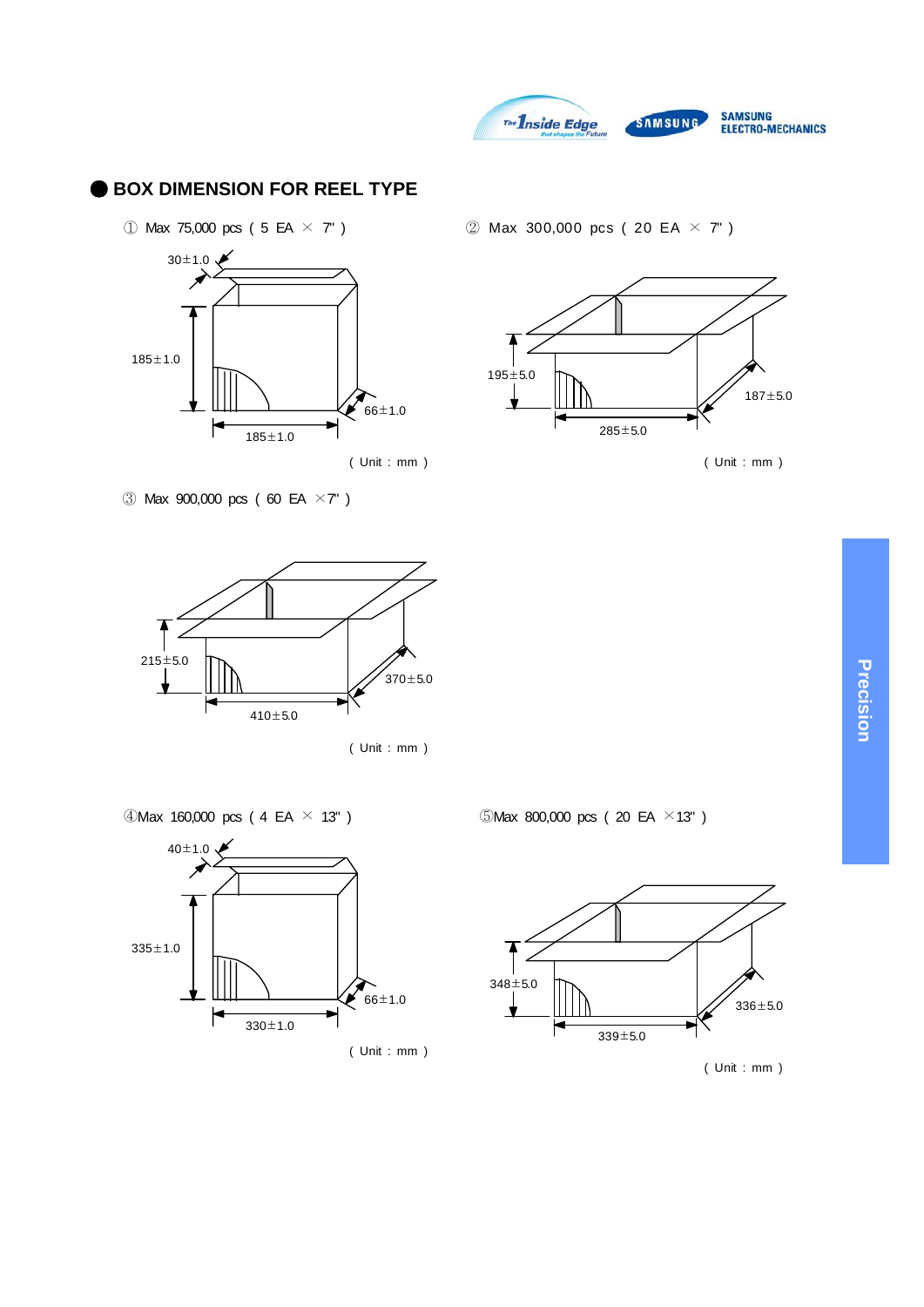

# ● **BOX DIMENSION FOR BULK TYPE**

 $\circledR$  Inner box ( Cassette  $\times$  5 EA )  $\circledR$  Outer box ( Inner box  $\times$  20 EA )



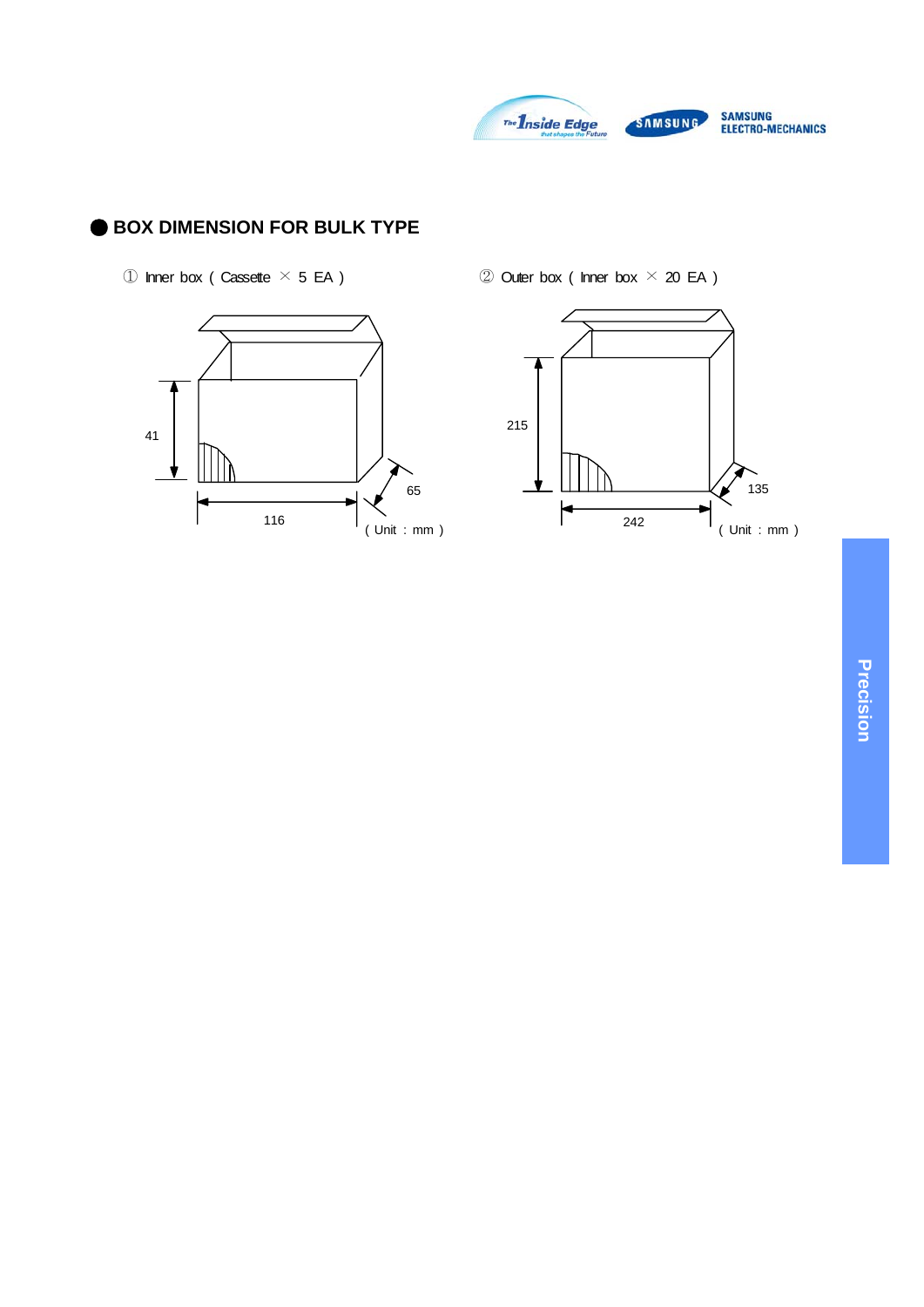

# SAMSUNG

#### **SAMSUNG** ELECTRO-MECHANICS

# **APPLICATION MANUAL**

# ● **APPLICATIONS**

Chip resistors are designed for general electronic devices such as home appliances, computer, mobile communications, digital circuit, etc.

If you require our products with high reliability-performing at more than 125C or below -55C for medical equipments, aircraft, high speed machines, military usage, and items that can affect human life or if you need to use in specific conditions (corrosive gas atmosphere), please contact us beforehand.

- ▶ **Normal Operation temperature ranges(**℃**) as follows.**
	- 1608, 2012, 3216(general, precision) : -55℃ ~ + 155℃
	- Others (rectangular, array, trimmable) : -55℃ ~ + 125℃
- ▶ Although resistor body is coated, sharp excessive impact should be avoided to prevent damages and adverse effects on characteristics(resistor value, open circuited, T.C.R.).

# ● **STORAGE**

To maintain proper quality of chip components, the following precautions are required for storage environment, method and period.

#### ▶ **Storage Environment**

- Chip components may be deformed, if the temperature of packaged components exceeds 40℃.
- Do not store where the soldering properties can be deteriorated by harmful gas such as sulphurous gas, chlorine gas, etc.
- Bulk packed chip components should be used as soon as the seal is opened, thus preventing the solderability from deteriorating.
- The remaining unused chips should be put in the original bag and sealed again or store in a desiccator containing a desiccating agent.

#### ▶ **Storage Time Period**

- Stored chip components should be used within 6 months after receiving the components. If 6 months or more have elapsed, please check the solderability before actually using.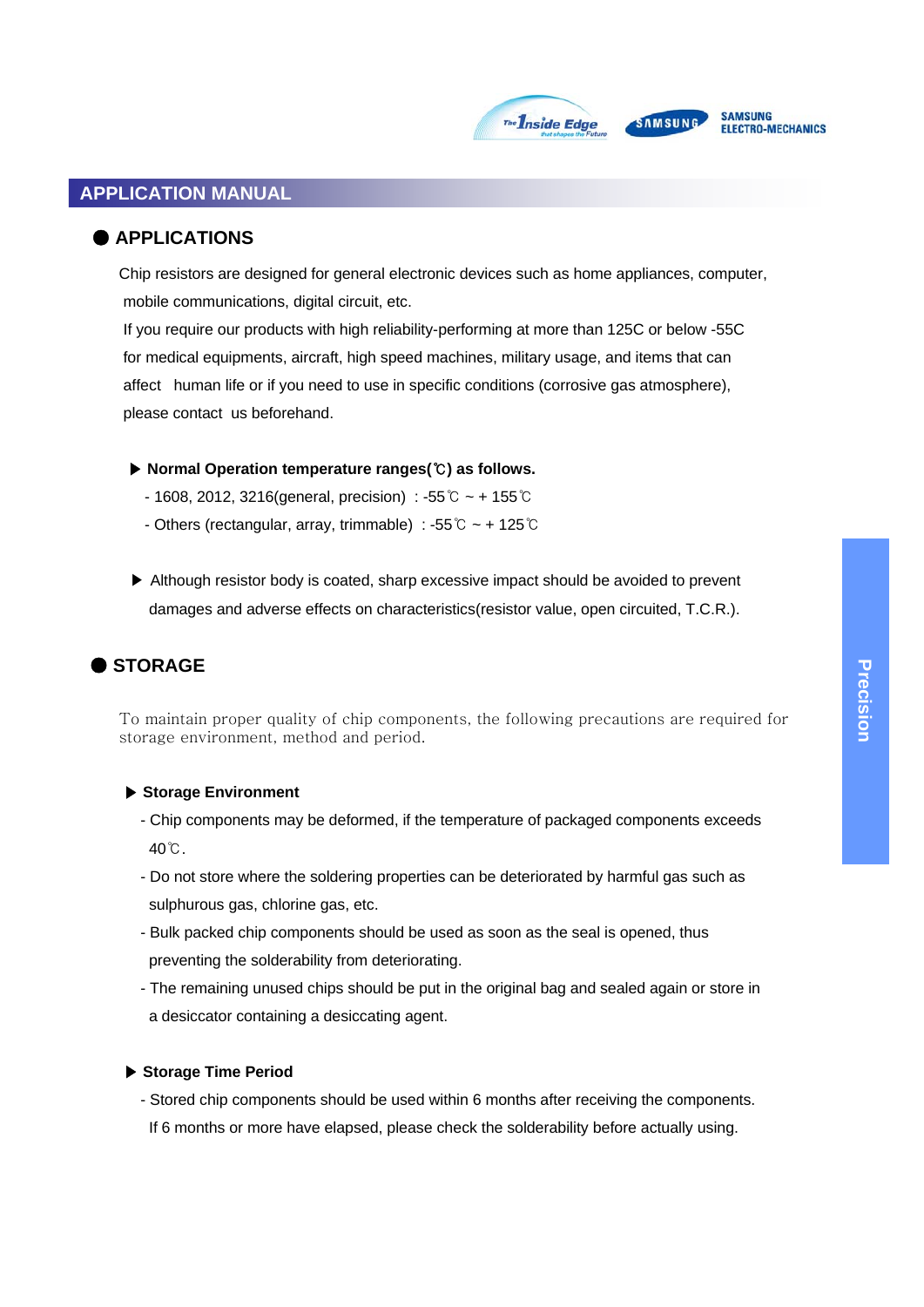

### ● **MOUNTING**

Proper nozzle height must be given attention so as not to give excessive pressure on the chip during mounting on the PCB.

(Excessive pressure may cause exterior damage, change in resistance, circuit open, etc.)

#### ● **SORDERING**

Our products have Ag electrodes protected by double layer.

- ▶ **1st Ni Coating**
	- This prevents Ag electrode from leaching and enhance the bonding with Sn

#### ▶ **2nd Sn Coating**

- This is made of Sn 100% with melting point 232℃ to prevent it from melting when solder cream melts, and to enhance the bonding.
- Commercial solder creams are made of Sn-3.0Ag-0.5Cu with melting point 217℃.

# ● **CLEANING**

If rosin flux is used, cleaning usually is unnecessary. When strongly activated flux is used, chlorine in the flux may dissolve into some types of cleaning fluids, thereby affecting the chip capacitors. This means that the cleaning fluid must be carefully selected, and should always be new.

# **CAUTION FOR CHIP RESISTOR SEPERATION FROM PCB**

Chip resistor installation on PCB is similar phenomenon as chocolate chip on top of cake. PCB has enough flexibility on outer force but Chip resistor can be defected without any bending. (By chip resistor use of Ceramic, solder, metal) Therefore, when separate from Chip resistor on PCB, be ware of any crack of chip

# ● **OTHERS**

#### ▶ **Manual work**

Manual soldering can pose a great risk of creating thermal cracks in chip resistors. The hot soldering iron tip comes into direct contact with the end terminations, an operator's carelessness may cause the tip of the soldering iron to come into direct contact with the ceramic body of the resistors.

Therefore the soldering iron must be handled carefully, and close attention must be paid to the selection of the soldering iron tip and to temperature control of the tip.

▶ **Do not use more than rated voltage.(check the contents on the file)**